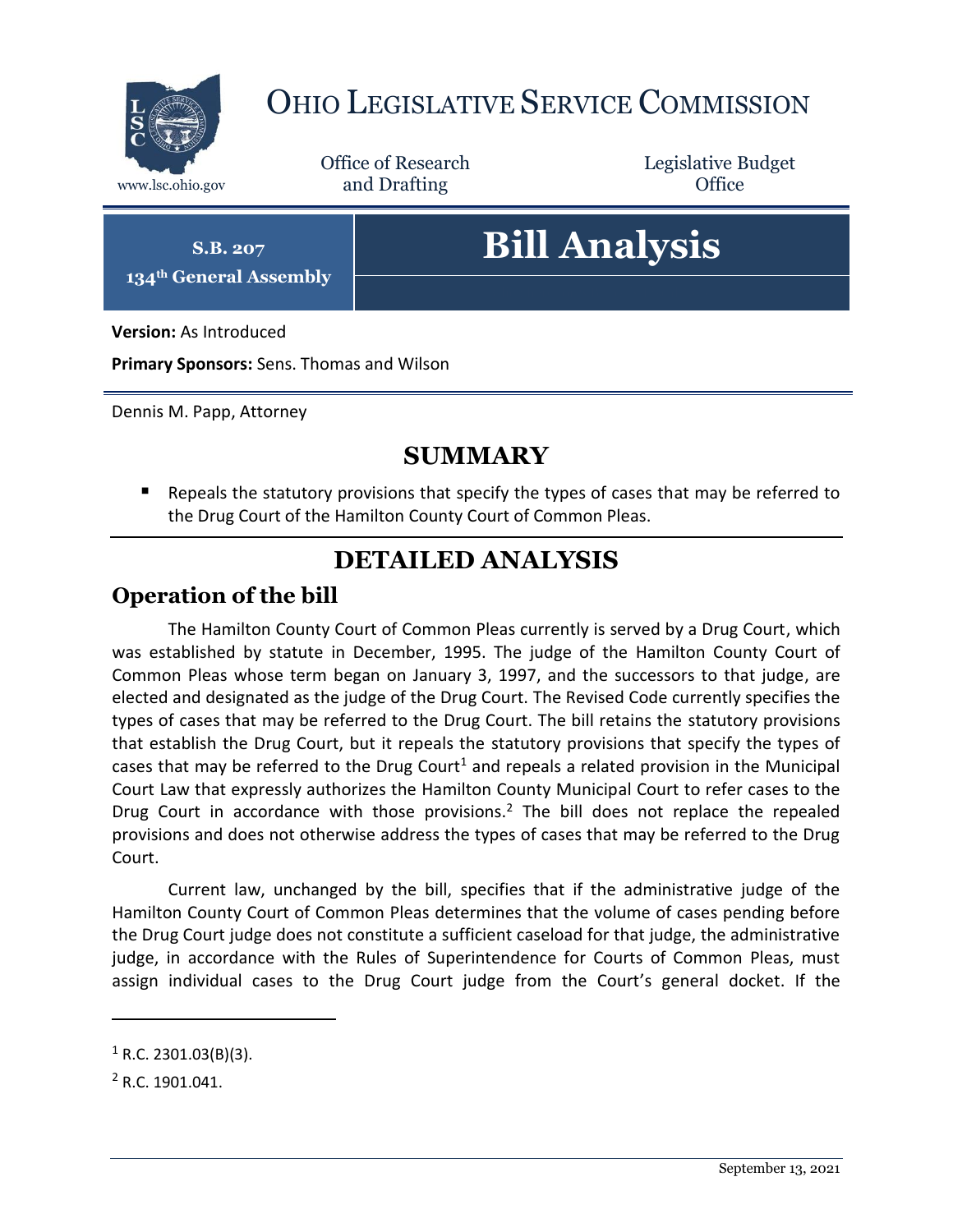assignments so occur, the administrative judge must cease the assignments when the administrative judge determines that the volume of cases pending before the Drug Court judge constitutes a sufficient caseload for the Drug Court judge. $3$ 

#### **Repealed provisions**

The existing Revised Code provisions that specify the types of cases that may be referred to the Drug Court of the Hamilton County Court of Common Pleas, which are repealed by the bill, specify that:<sup>4</sup>

- 1. The Drug Court judge may accept or reject any case referred to that judge under the provisions described in this paragraph and in (2) and (3), below. After the Drug Court judge accepts a referred case, that judge has full authority over the case, including the authority to conduct arraignment, accept pleas, enter findings and dispositions, conduct trials, order treatment, and if treatment is not successfully completed pronounce and enter sentence.
- 2. A judge of the general division of the Hamilton County Court of Common Pleas and a judge of the Hamilton County Municipal Court may refer to the Drug Court judge any case, and any companion cases, the referring judge determines meet the criteria described in (3)(a) and (b), below. If the Drug Court judge accepts referral of a referred case, the case, and any companion cases, are transferred to that judge. A judge may refer a case meeting the criteria described in (3)(a) and (b), below, that involves a violation of a condition of a community control sanction to the Drug Court judge, and, if the Drug Court judge accepts the referral, the referring judge and the Drug Court judge have concurrent jurisdiction over the case.
- 3. A judge of the general division of the Hamilton County Court of Common Pleas and a judge of the Hamilton County Municipal Court may refer a case to the Drug Court judge if the referring judge determines that both of the following apply:
	- a. One of the following applies: (i) the case involves a drug abuse offense, as defined in R.C. 2925.01, that is a third or fourth degree felony if committed prior to July 1, 1996, a third, fourth, or fifth degree felony if committed on or after July 1, 1996, or a misdemeanor, or (ii) the case involves a theft offense, as defined in R.C. 2913.01, that is a third or fourth degree felony if committed prior to July 1, 1996, a third, fourth, or fifth degree felony if committed on or after July 1, 1996, or a misdemeanor, and the defendant is drug or alcohol dependent or in danger of becoming drug or alcohol dependent and would benefit from treatment.
	- b. All of the following apply: (i) the case involves an offense for which a community control sanction may be imposed or is a case in which a mandatory prison term or a mandatory jail term is not required to be imposed, (ii) the defendant has no history

 $\overline{a}$ 

 $3$  R.C. 2301.03(B)(4).

 $4$  R.C. 2301.03(B)(3).